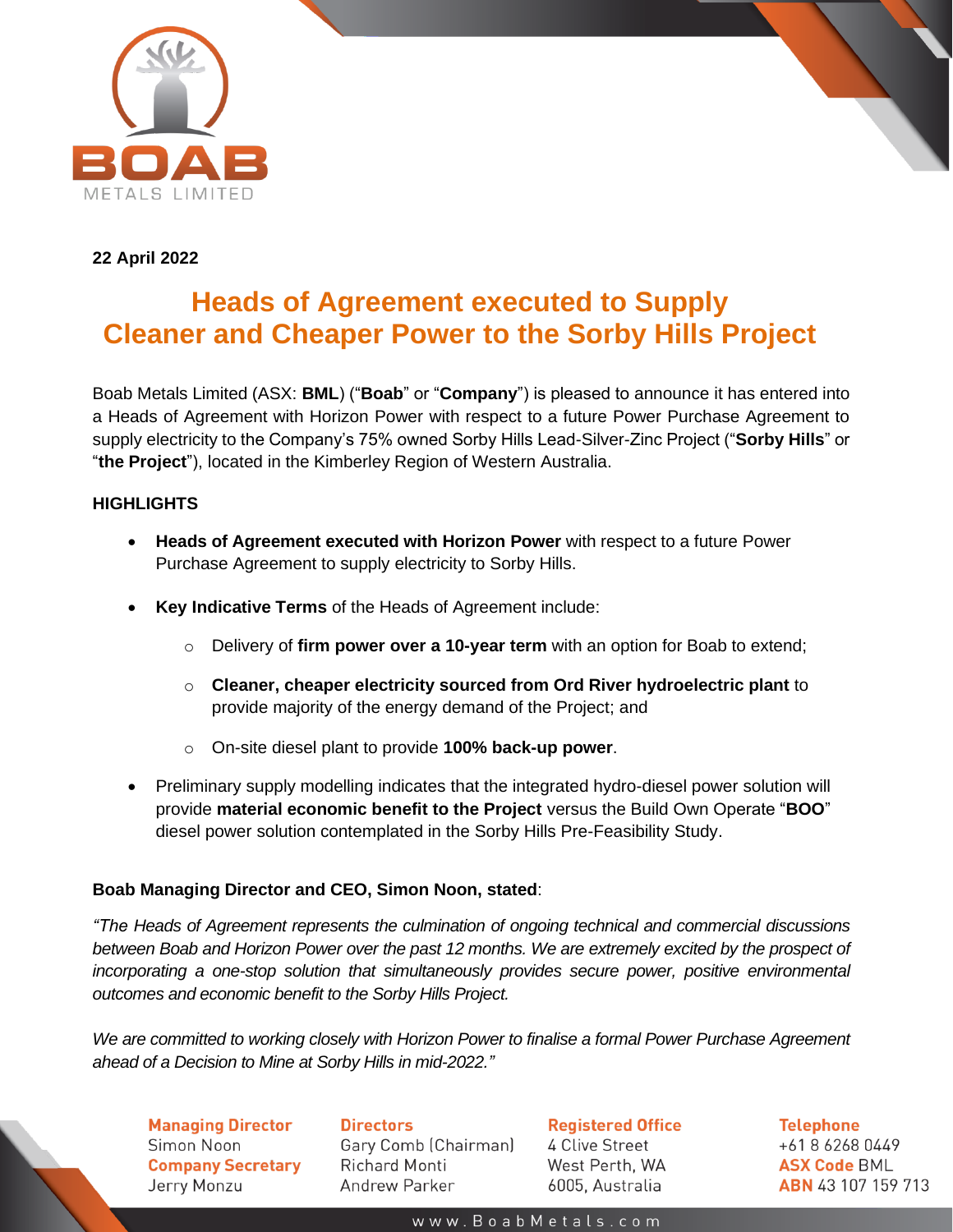#### **Background**

Boab's Sorby Hills Project is located in the north-eastern portion of Western Australia's Kimberley Region, 50km northeast of Kununurra and 75km north of the Argyle Dam and the Pacific Hydro Australia owned and operated Ord River Hydroelectric Plant ("**Hydro Plant**") (Figure 1).

Electricity from the 30MW Hydro Plant is presently supplied throughout the townships of Kununurra and Wyndham via Horizon Power's East Kimberley transmission network and direct to the Argyle Diamond Mine. The ongoing closure of the Argyle Diamond Mine has provided an opportunity for Sorby Hills to access the latent capacity from the Hydro Plant.

#### **Heads of Agreement**

The Heads of Agreement executed between Sorby Management Pty Ltd (a wholly owned subsidiary of Boab) and Horizon Power contemplates the delivery of firm power to Sorby Hills over a 10-year term via a combination of the Hydro Plant and an on-site diesel plant. Whilst the majority of electricity over the Project life is expected to be sourced from the Hydro Plant, the diesel power plant will provide back-up power for up to 100% of the required demand in the case the Hydro Plant is unable to meet Sorby Hills full requirement at any point in time.

Boab's Sorby Hills 2020 Prefeasibility Study assumed a BOO diesel arrangement for power at an allin cost of A\$0.24/kWh. Preliminary supply modelling indicates that the integrated hydro-diesel solution will provide an improved electricity pricing, including the incorporation of capital costs associated with power line extensions and the diesel power plant.

Boab and Horizon Power will continue to advance technical and commercial discussions with a view to executing a formal Power Purchase Agreement prior to a Decision to Mine at Sorby Hills. The terms and conditions of the Heads of Agreement with remain non-binding until the parties have finalised their negotiations and reflected the agreed terms and conditions in the fully formed Power Purchase Agreement.

The Board of Directors have authorised this announcement for release to the market.

### **FOR FURTHER INFORMATION, PLEASE CONTACT:**

**Simon Noon Managing Director & CEO** Phone: **+61 (0)8 6268 0449** Email: [info@BoabMetals.com](mailto:info@BoabMetals.com)

### **About Boab Metals Limited**

Boab Metals Limited ("Boab", ASX: BML) is a Western Australian based exploration and development company with interests in Australia and South America. In Australia, the Company is currently focused on developing the Sorby Hills Lead-Silver-Zinc Joint Venture Project in WA. Boab owns a 75% interest in the Joint Venture with the remaining 25% (contributing) interest held by Henan Yuguang Gold & Lead Co. Ltd.